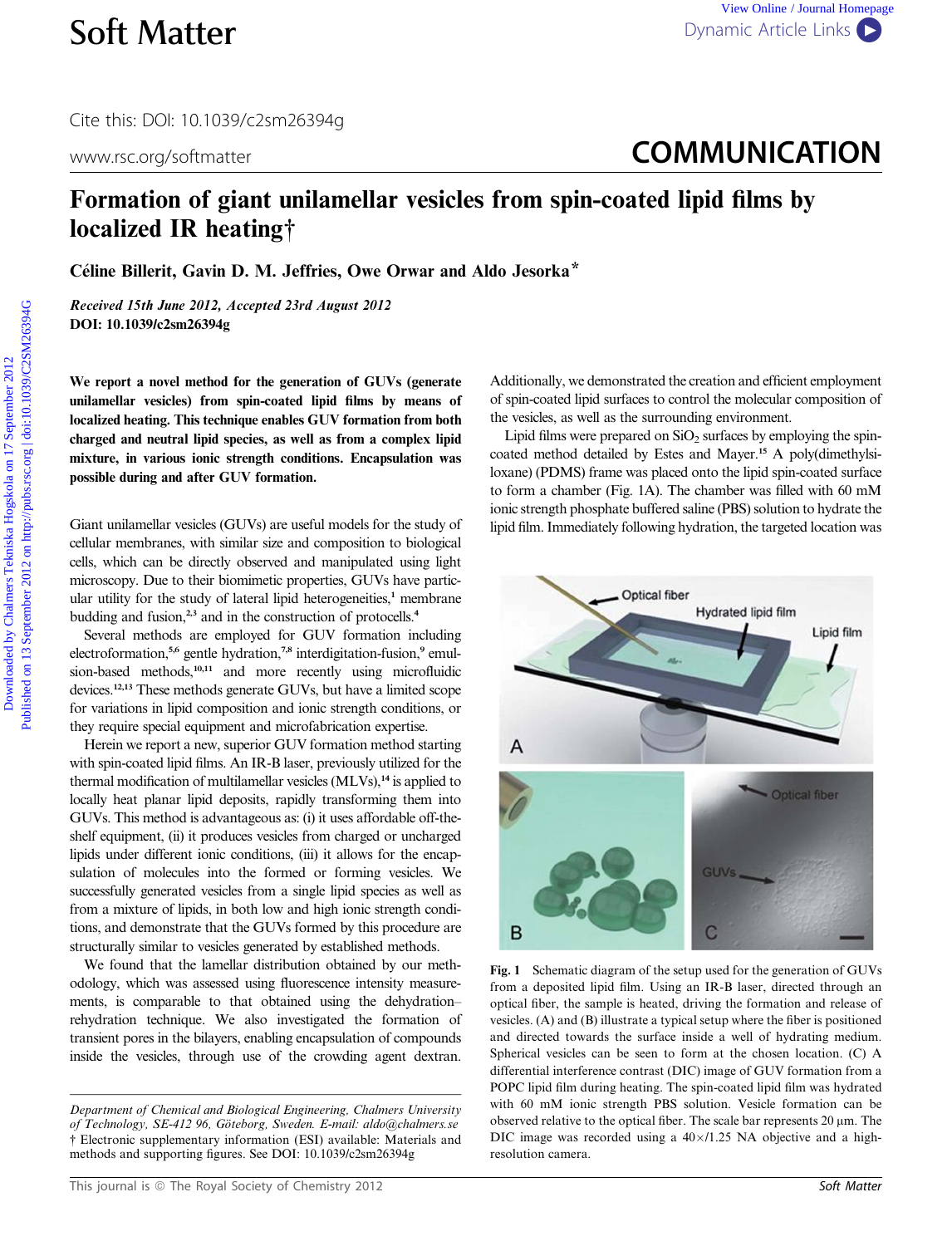locally heated using an IR-B laser directed through an optical fiber (Fig. 1B). Multiple vesicles were formed within a few seconds, however, the heating was maintained for several minutes until the vesicles had grown to a sufficiently large size  $(\sim 2-10 \text{ }\mu\text{m} \text{ diameter})$ (Fig. 1C). The stability of the vesicles was confirmed by observation 30 minutes after formation (Fig. S1 in the ESI†).

To confirm the use of this technique as an easily deployable vesicle formation strategy, we investigated the effects of lipid composition, buffer ionic strength, and the encapsulation ability. We used three zwitterionic lipids which exhibit different main phase transition temperatures  $(T_m)$ , 1-stearoyl-2-arachidonoyl-sn-glycero-3-phosphoethanolamine (PE), 1-palmitoyl-2-oleoyl-sn-glycero-3-phosphocholine (POPC), 1,2-dimyristoyl-sn-glycero-3-phosphocholine (DMPC). Their  $T_m$  values are respectively, 32 °C for PE, 23 °C for DMPC and  $-2$  °C for POPC.<sup>16–18</sup> For each composition, we successfully generated vesicles using the same heating protocol, employing a local temperature range which was empirically measured to be between 80 and 90 °C (Fig. 1C and 2A-B), well above the liquid crystalline phase transition temperature for the respective lipid compositions. The ability to form GUVs by means of the gentle hydration method is strongly correlated with the liquid crystalline phase.<sup>19</sup> After hydration, the lipid films swell, then due to thermal fluctuations, the outermost bilayer begins to separate from the surface, initiating the formation of vesicles. In the gel phase, the lipid bilayers remain stacked inhibiting GUV formation. We applied the technique using two negatively charged lipid compositions, 1,2-dioleoyl-sn-glycero-3-phospho-L-serine (DOPS) and soybean polar lipid extract (SPE), to form GUVs (Fig. 2C-D). The complexity of the SPE membrane, coupled with the incomplete understanding of the thermotropic behaviour of its individual components, make it difficult to determine the SPE lipid film morphology at 80 $\degree$ C. On the other books, books an IR-B has disocal drough an optical fore hand, DOPS exhibits  $I_{\alpha}$  at -11 °CP coaling in Figure 2012 published coalitions Figure 2012 Published on 13 CHV formations Figure 2012 Published and possible and



Fig. 2 DIC images of GUVs from different lipid types, formed by means of localized heating. (A) GUVs from PE. (B) GUVs from DMPC. (C) GUVs from DOPS. (D) GUVs from SPE. The scale bars represent 5 µm. The DIC images were recorded by using a  $40\times/1.25$  NA objective and a high-resolution camera.

hand, DOPS exhibits a  $T_m$  at  $-11 \degree C$ ,<sup>20</sup> resulting in a liquid crystalline phase at 80 $\degree$ C. GUV formation, from a positively charged lipid composition, 1,2-dioleoyl-3-trimethylammonium-propane (DOTAP), was also performed (Fig. S2 in the ESI†).

To confirm the formation of free vesicles, axial imaging (XZ), was utilized, to discriminate between vesicles and membrane blisters (hemispherical swollen sections of the membrane appearing as spherical objects when viewed laterally). We investigated the morphological change of hydrated lipid films during thermal treatment, through utilization of rapid XZ scanning, achieving axial or surface orthogonal views. An SPE lipid film was prepared containing 1% 1,2-dihexadecanoyl-sn-glycero-3-phosphoethanolamine (Texas Red DHPE), to facilitate membrane visualisation. Fig. 3A shows vesicles forming during the heating, while Fig. 3B shows a vesicle formed after heating. The XZ laser scanning micrographs demonstrate the formation of small vesicles, which increase in size and then detach from the surface (Fig. 3B). These results confirm that we are able to generate spherical GUVs, which are released into the solution and completely detached from the lipid film. The progressive growth during heating was confirmed via lateral (XY) imaging, of a single vesicle (Fig. S3 in ESI†).

The ionic strength of the hydrating medium also plays an important role during vesicle formation, imparting osmotic pressure to the system. Typical formation conditions utilize a 60 mM ionic strength PBS solution, however a 140 mM PBS solution was also tested to better reproduce physiological conditions. GUVs with diameters ranging between 2 and 10  $\mu$ m were able to be formed under both conditions (Fig. S5 in the ESI†).

Another key parameter for practical vesicle preparation schemes is encapsulation, whereby we implemented two different approaches; solute addition to the medium during, or after, vesicle formation. One minimally intrusive method of achieving encapsulation is through the use of a macromolecular crowding agent.<sup>21</sup> One such agent, dextran, attached to solutes, has been reported to enable easier encapsulation during vesicle formation.<sup>22</sup> As before, the membrane was visualised using 1% Texas Red DHPE. This lipid film was hydrated using a 60 mM ionic strength PBS solution, containing 0.02 mg mL<sup>-1</sup> of dextran-labeled fluorescein isothiocyanate (FITC-dextran), prior to the vesicle formation. Separate micrographs of the red (Texas Red



Fig. 3 Forming/formed vesicles during the heating process. XZ confocal laser scanning micrographs of vesicles generated from a mixture of 99% SPE and 1% Texas Red DHPE. (A) Forming vesicles being released from the surface during heating. Optical distortions are apparent due to motion of the vesicles during the imaging, resulting from the heating. (B) A vesicle formed and detached from the surface after heating. The scale bars represent 10  $\mu$ m. A 3D reconstruction of a similar vesicle is shown in the ESI (Fig. S4†).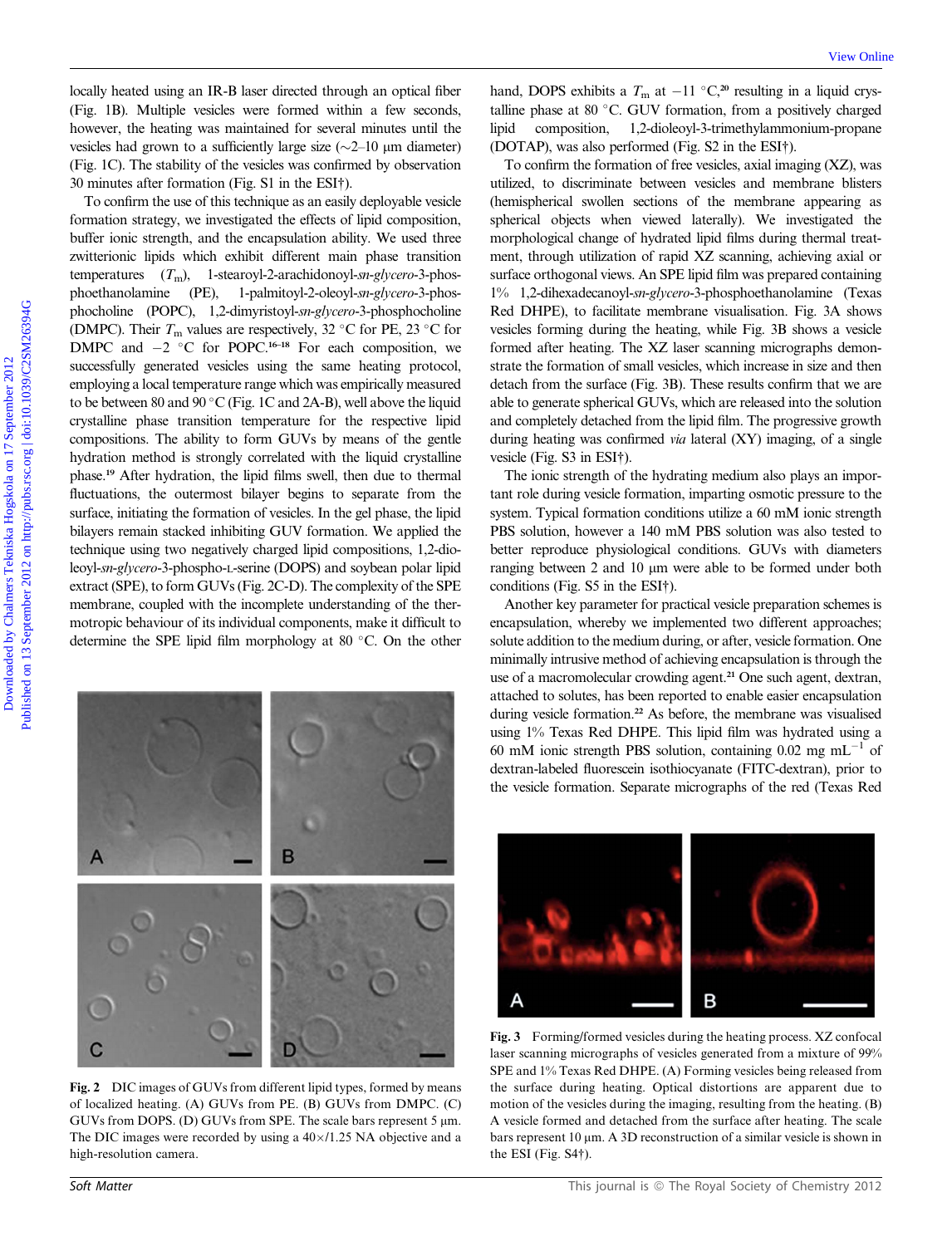DHPE) and green (FITC-dextran) channels are shown in Fig. 4A–D. Both low and high encapsulation efficiencies of FITC-dextran into the vesicles can be observed for the same sample. This variance is likely based upon the transient pore formation mechanism for encapsulation. It is known that membrane permeability increases with temperature.<sup>23</sup> The reason for this increase is the enhanced area fluctuations that lead to a maximum in the lateral compressibility. Nagle and Scott.<sup>24</sup> proposed that changes in lateral compressibility can lead to the facilitation of pore formation, since

To support this hypothesis, we performed the same experiment by adding FITC–dextran both directly after vesicle formation as well as 30 minutes after formation. Introduction immediately after formation, as with inclusion into the hydration medium, led to the encapsulation of FITC–dextran into the vesicles with various efficiencies (Fig. 4E–H). On the contrary, half an hour after vesicle formation, no encapsulation was observed (data not shown). These results are consistent with the assumption of transient pore formation. Indeed, we successfully demonstrated the feasibility of encapsulating bioactive molecules inside vesicles. The simplest way to avoid thermal degradation was to utilize post formation introduction to the medium.

the increased compressibility lowers the work necessary to create a

membrane defect.

We further investigated the use of dextran as an encapsulation promotion agent (unconjugated to the solute) during vesicle formation, by addition of both fluorescein and dextran individually to the PBS solution. An encapsulation efficiency of  $0.77 \pm 0.10$  ( $n = 100$ ) was obtained, similar to  $0.79 \pm 0.18$  ( $n = 100$ ) found in the FITC– dextran conjugated experiments (Fig. S7 in the ESI†). Encapsulation

of fluorescein alone, without the addition of dextran, was not possible. These results suggest that transient pores, formed within the membrane, are stabilized by dextran, allowing the influx/efflux of molecules. Although it has been shown that addition of polymers such as dextran, has an impact on a number of processes with biological importance,<sup>25,26</sup> the effect on pore dynamics still remains uncertain. Our findings suggest that in the presence of dextran, transient pores remain open for longer, allowing encapsulation of molecules into the vesicle during and after heating.

It has been previously discussed that a distribution of vesicle lamellarities occurs when global generation techniques are employed.<sup>27</sup> Analysis of vesicle lamellarity from such techniques was investigated utilizing fluorescence measurements of the membrane. This technique was employed for the study of vesicles generated by IR laser radiation, compared to those formed by the commonly used dehydration–rehydration technique.<sup>28</sup> In total 50 vesicles were analyzed; 25 formed by localized heating and 25 formed by dehydration–rehydration, the membranes of which were visualised by incorporating 1% of Texas Red DHPE. Images were obtained using laser scanning confocal microscopy, while maintaining the fluorescent excitation intensity and the confocal acquisition settings, for all the vesicles under observation. A typical example of this fluorescence measurement is highlighted in the ESI (Fig. S8†). Through intensity analysis, and subsequent subtraction of the background directly surrounding the vesicle, an accurate value for the membrane intensity could be measured. Using the analysis scheme presented by Akashi et al., <sup>27</sup> we observed a distribution of lamellarity in the formed vesicles. The measured distribution was found to be almost identical for DHFE) and general FITC desistant channels are above in Fig. 44. D. of fluencesiin interaction are as the chalmer of the base on 18 September 2012 Published and consider a method of position in the term and the set of the



Fig. 4 Confocal laser scanning micrographs of forming/formed vesicles from 99% SPE and 1% Texas Red DHPE, during encapsulation of FITC– dextran. (A–D) Display encapsulation variations 'during' the formation procedure. Separate XY and XZ confocal laser scanning micrographs are shown in A and B, and C and D respectively. The scale bar in  $(D)$  represents 5  $\mu$ m, and is valid for  $(A-D)$ .  $(E-H)$  Display encapsulation variations in 'formed' vesicles. Separate XY and XZ confocal laser scanning micrographs are shown in E and F and G and H respectively. The scale bar in (H) represents 5  $\mu$ m, and is valid for (E–H). (A, C, E and G) Show the membrane dye Texas Red DHPE whereas (B, D, F and H) show the encapsulated FITC–dextran. The pinhole was reduced to 0.25 Airy units, to effectively remove contributions from out of focus fluorescence in the solution, making exchange of the external solution prior to measurement unnecessary. Variations in fluorescence intensity within the vesicles therefore represent the variation in encapsulation.